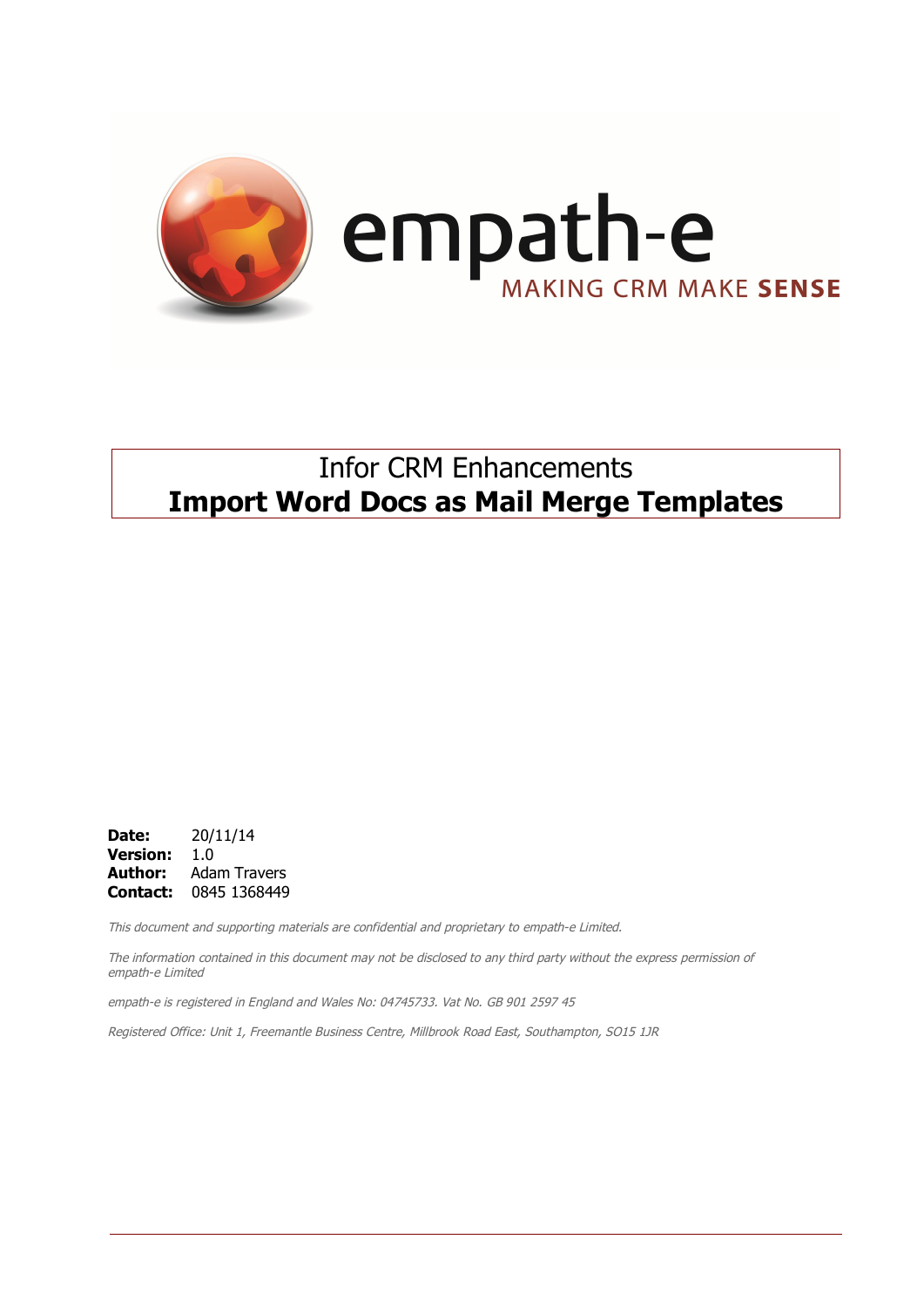# **CONTENTS**

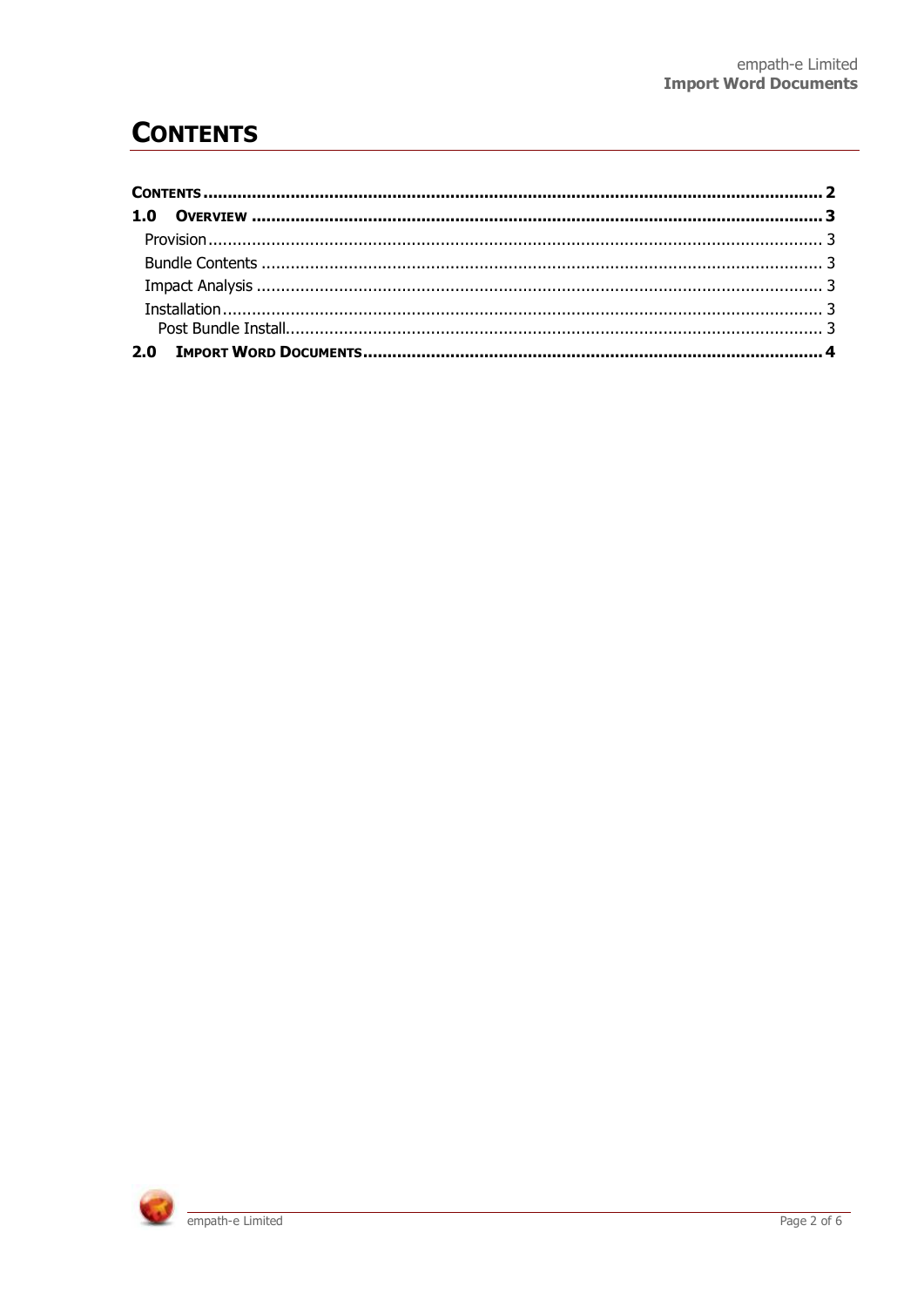# **1.0 OVERVIEW**

### **Provision**

• Provides the ability to import Word documents as mail merge templates

### **Bundle Contents**

The following plugins are supplied or updated in this bundle.

| <b>Plugin Type</b> | Item               |
|--------------------|--------------------|
| Forms System:      | ImportWordTemplate |
| Menus System:      | ImportWordTemplaes |

#### **Updated:**

(None)

### **Impact Analysis**

None of the additions will alter the system in any way and can be easily removed without issue.

## **Installation**

Simply install the bundle as normal – all plugins are unique and the bundle will update the scripts as necessary.

### **Post Bundle Install**

Installing the bundle completes the installation.

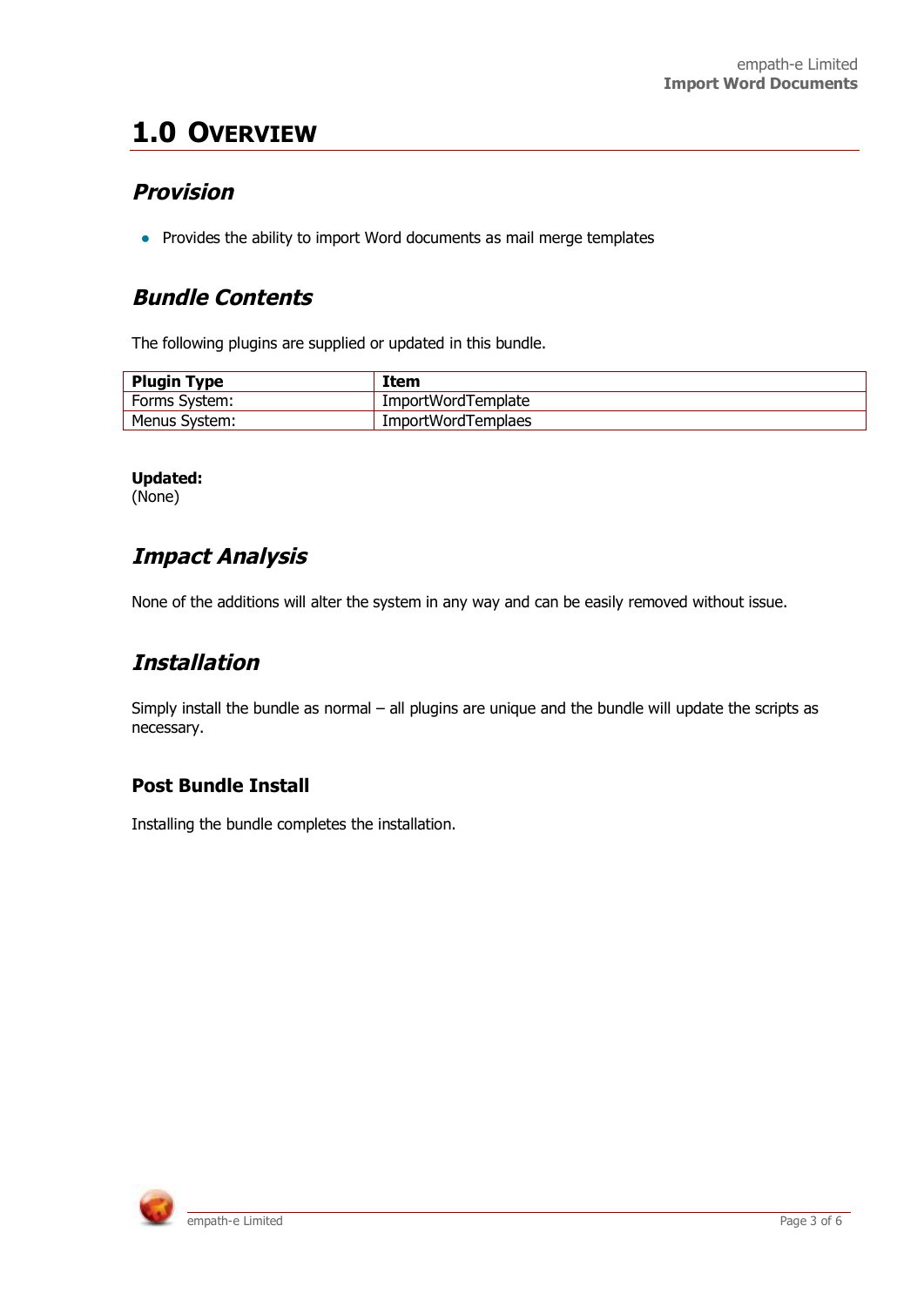# **2.0 IMPORT WORD DOCUMENTS**

Login to the Infor CRM client as a user and go to Write | Templates Utilities | Import Word – Templates and the following is displayed:

| <b>Import Word-Documents</b> |                                                                                  | ×      |
|------------------------------|----------------------------------------------------------------------------------|--------|
|                              | <b>Import Word Templates</b>                                                     | Import |
| templates                    | Use this form to convert Word documents into mail merge                          | Close  |
| Template:<br>Name:           | C:\Users\administrator.EMPATH-E\Desktop\empath-e I<br>empath-e Customer Template |        |
| Description:                 |                                                                                  |        |
| Family:                      | Letter                                                                           | ▼      |

Using the Template option browse to the Word document that you want to import. Provide a Template Name and also a Description if required. Within the Family drop down list select the Family category that you want the template to reside under. Click Import!

| <b>Import Word-Documents</b>       |                                                                                            | $\times$        |
|------------------------------------|--------------------------------------------------------------------------------------------|-----------------|
| templates                          | <b>Import Word Templates</b><br>Use this form to convert Word documents into mail merge    | Import<br>Close |
| Template:<br>Name:<br>Description: | Template successfully imported. You must now edit the template<br>and add the merge fields | X               |
| Family:                            | Letter                                                                                     | OK              |

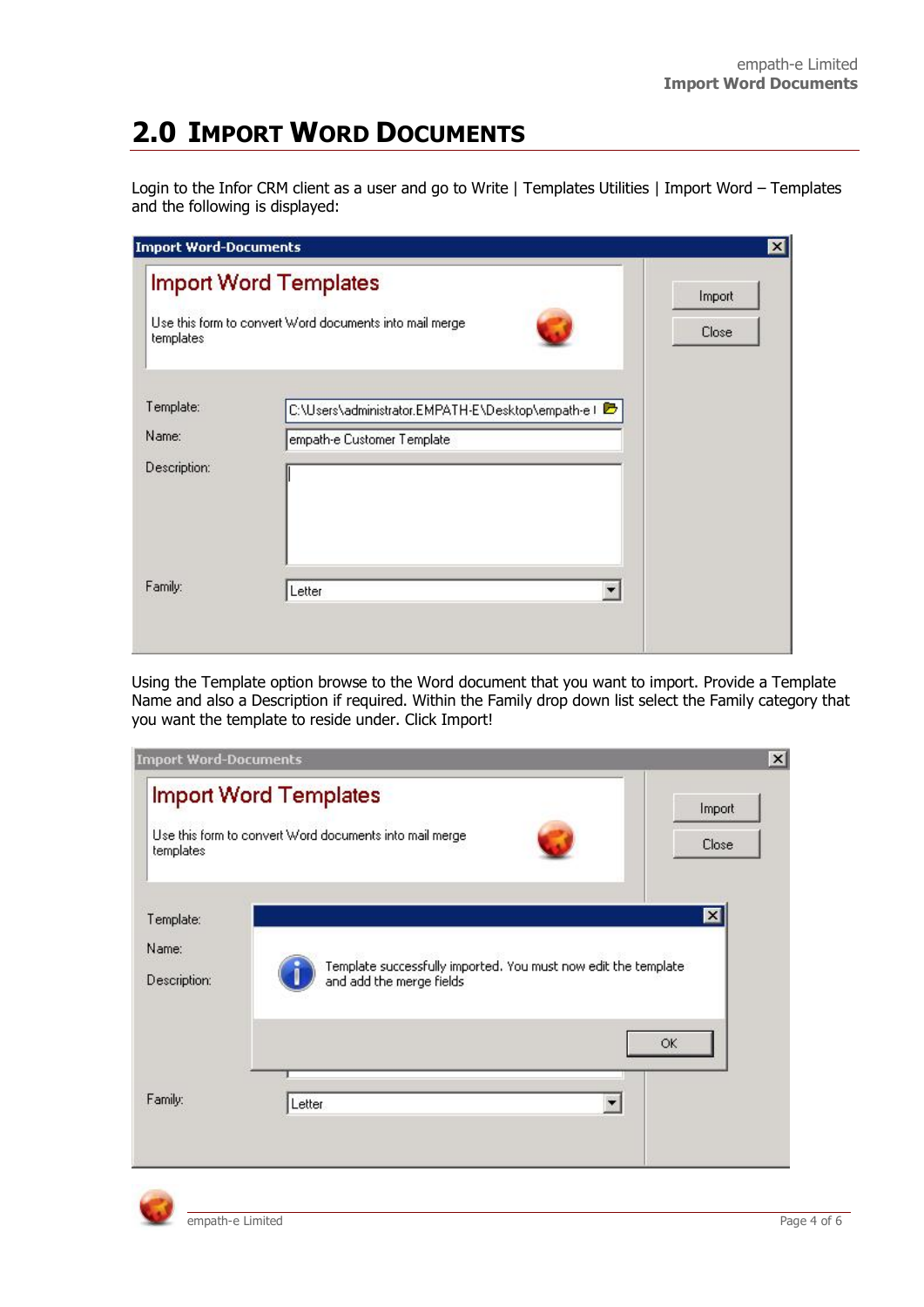Once complete you will now have the ability to add the necessary mail merge fields to the imported template ready to merge.

| Manage Plugins<br>œ<br><b>P</b> B<br>图<br>Properties<br>Copy<br>Open | S.<br>$\vec{r}$<br>Ġ.<br>$\times$<br>ê4.<br>Paste<br>Delete<br>Find<br>Add to Proj<br>Release                       | 外<br>団<br>$\triangledown$<br>Columns<br>Filter<br>Sort | 局<br>Compare     |                          |                          | <b>HOX</b> |
|----------------------------------------------------------------------|---------------------------------------------------------------------------------------------------------------------|--------------------------------------------------------|------------------|--------------------------|--------------------------|------------|
| Filter by                                                            |                                                                                                                     |                                                        |                  |                          |                          | $X$ $X$    |
| Project<br>Database:<br>AI<br>$\vert \cdot \vert$<br>Current         | Released:<br>Type:<br>Dev:<br>All<br>न<br>$\overline{\phantom{a}}$<br>All<br>$\vert \cdot \vert$<br>Templates, Mail | Company:<br>$\mathbf{r}_{\mathrm{max}}$<br>JAI         | Author:<br>All   | $\overline{\phantom{a}}$ |                          |            |
| $\Box$ $\Box$ saleslogix eval                                        | Rel Dev Name                                                                                                        | Last Modified                                          | $\nabla$ Company | Version<br>Author        | Family<br>Type Name      |            |
| E-mail                                                               | <b>V</b> empath-e Customer Template                                                                                 | 20/11/2014 12:33:23                                    | empath-e Ltd.    | 1 Adam Travers           | Templates, Mail Letter   |            |
| ·■ FAX                                                               | ▿<br>▿<br>Contact Report                                                                                            | 10/08/2012 08:54:38                                    | SalesLogix       | 8 SalesLogix             | Templates, Mail I Letter |            |
| - Letter                                                             | $\overline{\mathbf{v}}$<br>▽<br>Blank [Lead]                                                                        | 10/08/2012 08:54:38                                    | SalesLogix       | 8 SalesLogix             | Templates, Mail I Letter |            |
| <b>图 Personal</b>                                                    | ⊽<br>⊽<br>Base Letter (Lead)                                                                                        | 10/08/2012 08:54:38                                    | SalesLogix       | 8 SalesLogix             | Templates, Mail I Letter |            |
|                                                                      | ⊽<br>$\overline{\mathbf{v}}$<br>Base E-mail (Lead)                                                                  | 10/08/2012 08:54:38                                    | SalesLogix       | 8 SalesLogix             | Templates, Mail I E-mail |            |
|                                                                      | ⊽<br>$\overline{\mathbf{v}}$<br>Base FAX (Lead)                                                                     | 10/08/2012 08:54:38                                    | SalesLogix       | 8 SalesLogix             | Templates, Mail I FAX    |            |
|                                                                      | ⊽<br>▿<br>Company Information                                                                                       | 02/11/2006 00:07:14                                    | SalesLogix       | 0 SalesLogix             | Templates, Mail Letter   |            |
|                                                                      | $\overline{\mathbf{v}}$<br>$\overline{\mathbf{v}}$<br>Thank you - Order                                             | 02/11/2006 00:07:01                                    | SalesLogis       | 0 SalesLogis             | Templates, Mail   E-mail |            |
|                                                                      | ▿<br>$\overline{\mathbf{v}}$<br>Thank you - Initial Meeting - Informal                                              | 02/11/2006 00:06:55                                    | SalesLogix       | 0 SalesLogis             | Templates, Mail I E-mail |            |
|                                                                      | ⊻<br>$\overline{\mathbf{v}}$<br>Thank you - Initial Meeting                                                         | 02/11/2006 00:06:49                                    | SalesLogix       | 0 SalesLogix             | Templates, Mail   E-mail |            |
|                                                                      | $\overline{\mathbf{v}}$<br>$\overline{\mathbf{v}}$<br>Thank you - Demo                                              | 02/11/2006 00:06:43                                    | SalesLogix       | 0 SalesLogix             | Templates, Mail I E-mail |            |
|                                                                      | $\overline{\mathbf{v}}$<br>Proposal<br>п                                                                            | 30/06/2006 22:29:18                                    | SalesLogix       | 7 SalesLogix             | Templates, Mail I Letter |            |
|                                                                      | $\overline{\mathbf{v}}$<br>П<br><b>Base Letter</b>                                                                  | 26/05/2006 19:22:07                                    | SalesLogix       | 7 SalesLogix             | Templates, Mail I Letter |            |
|                                                                      | $\overline{\mathbf{v}}$<br>Base FAX<br>□                                                                            | 26/05/2006 19:21:56                                    | SalesLogix       | 7 SalesLogix             | Templates, Mail I FAX    |            |
|                                                                      | ⊽<br>П<br>Base E-mail                                                                                               | 26/05/2006 19:21:45                                    | SalesLogix       | 7 SalesLogix             | Templates, Mail I E-mail |            |
|                                                                      | $\overline{\mathbf{v}}$<br>Blank<br>□                                                                               | 26/05/2006 19:21:33                                    | SalesLogix       | 7 SalesLogix             | Templates, Mail Letter   |            |
|                                                                      |                                                                                                                     |                                                        |                  |                          |                          |            |

| J Letter Editor<br>Show - HTML Show - HTML<br>Insert SLX Field<br>Us<br>▽ Show Word Menu<br>Edit Fields<br>Insert Special Field -<br>E-mail Options                | SLX Mail Merge<br>Preview                                 |                   |          |                                                                                        |        |  |       |          |
|--------------------------------------------------------------------------------------------------------------------------------------------------------------------|-----------------------------------------------------------|-------------------|----------|----------------------------------------------------------------------------------------|--------|--|-------|----------|
| 日のじい                                                                                                                                                               |                                                           |                   |          |                                                                                        |        |  |       |          |
| Page Layout<br>References<br>Home<br>Insert<br>Mailings                                                                                                            | Review<br>View.                                           |                   |          |                                                                                        |        |  |       |          |
| <b>College</b><br>% Cut<br>$+14$ $+$ $A^{\star}$ $A^{\star}$ $Aa^{\star}$ $\rightarrow$<br>Arial<br><b>Th</b> Copy                                                 | 旧・旧・紀・ 健 健   斜   ¶                                        |                   |          | AaBbCcDdE AaBbCcl AaBbCcD: AaBbCcI AaBbCcI AaBbCcI AaBbCcI AaBbCc AaBbC AaBbCcF        |        |  |       |          |
| <b>B</b> $I$ <b>U</b> $\cdot$ ale $x$ , $x^2$ $\cdot \cdot \cdot$ $\cdot \cdot \cdot$ $\cdot \cdot$ $\cdot \cdot$ $\cdot \cdot$ $\cdot$<br>Paste<br>Format Painter | ■■■■は・③・圖・                                                |                   |          | Body Text Heading 1 Heading 2   TList Para   TNo Spaci   TNormal   TTable Pa Heading 3 |        |  | Title | Subtitle |
| Clipboard<br>G.<br>Font<br>$\sqrt{2}$                                                                                                                              | Paragraph<br>$\sqrt{2}$                                   |                   |          |                                                                                        | Styles |  |       |          |
|                                                                                                                                                                    | Company Name                                              | «Contact_Account» |          |                                                                                        |        |  |       |          |
|                                                                                                                                                                    | BusinessAddress: «Address Address1»<br>«Address Address2» |                   | Contact: | «Contact NamePFL»<br>Tel:                                                              |        |  |       |          |
|                                                                                                                                                                    | «Address Address3»                                        |                   |          | Fax:                                                                                   |        |  |       |          |
|                                                                                                                                                                    | «Address City/State/Zip»                                  |                   | Mobile:  |                                                                                        |        |  |       |          |
|                                                                                                                                                                    | «Address_Country»                                         |                   | Email:   |                                                                                        |        |  |       |          |
|                                                                                                                                                                    |                                                           |                   | Web:     |                                                                                        |        |  |       |          |
|                                                                                                                                                                    | Company Registration No:                                  |                   | VAT No:  |                                                                                        |        |  |       |          |
| and state the means of the square and the state                                                                                                                    | Year established                                          | Type of Business: |          | <u>and marked the marked the marke</u>                                                 |        |  |       |          |